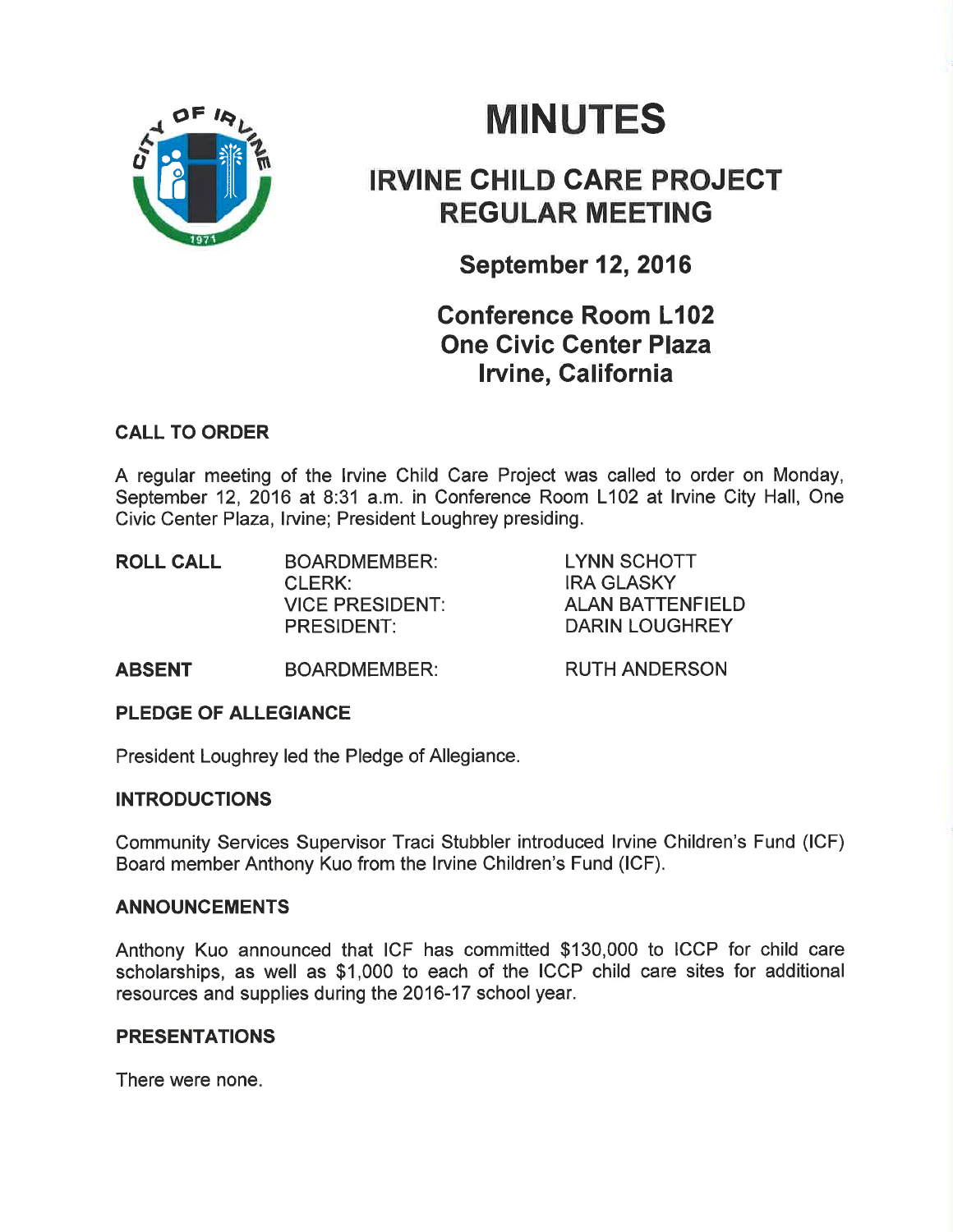# ADDITIONS AND DELETIONS TO THE AGENDA

There were none.

# PUBLIC COMMENTS

There were none.

# CONSENT CALENDAR

Moved by Boardmember Schott, seconded by Clerk Glasky and carried unanimously by members present to approve Gonsent Calendar items I through 16.

Ayes: 4 Battenfield, Glasky, Loughrey, Schott 4

Noes:

Absent: Anderson 1

0

# 1. APPROVAL OF IRVINE CHILD CARE PROJECT (ICCP) MINUTES

AGTION: Approved minutes of the lrvine Child Care Project regular meeting of June 13,2016.

# 2. WARRANT REQUEST - CHILD DEVELOPMENT CENTERS, INC.

AGTION: Approved payment of \$47,088.86 to Child Development Centers, lnc. for child care development services for July 1-31,2016.

# 3. WARRANT REQUESTS - IRVINE CHILDREN'S FUND (ICF) SCHOLARSHIPS

AGTION: Approved payments for warrants totaling the amount of \$6,738.45 for ICF Scholarships during the month of July 2016.

- . \$3,962.05 to Rainbow Rising
- $\begin{array}{cc} \bullet & \text{\$} & 877.50 \text{ to Kids Stuttgart} \\ \bullet & \text{\$} & 0.00 \text{ to Koada Klul} \end{array}$
- 0.00 to Koala Klub
- o \$ 698.90 to Child Development Centers, lnc.
- . \$1,200.00 to Creekers Club
- \$ 0.00 to Dolphin Club

# 4. WARRANT REQUESTS - ICCP SCHOLARSHIPS

AGTION: Approved payments for warrants totaling the amount of \$500.00 for ICCP Scholarships during the month of July 2016.

- \$ 500.00 to Rainbow Rising
- o \$ 0.00 to Kids Stuff
- 0.00 to Koala Klub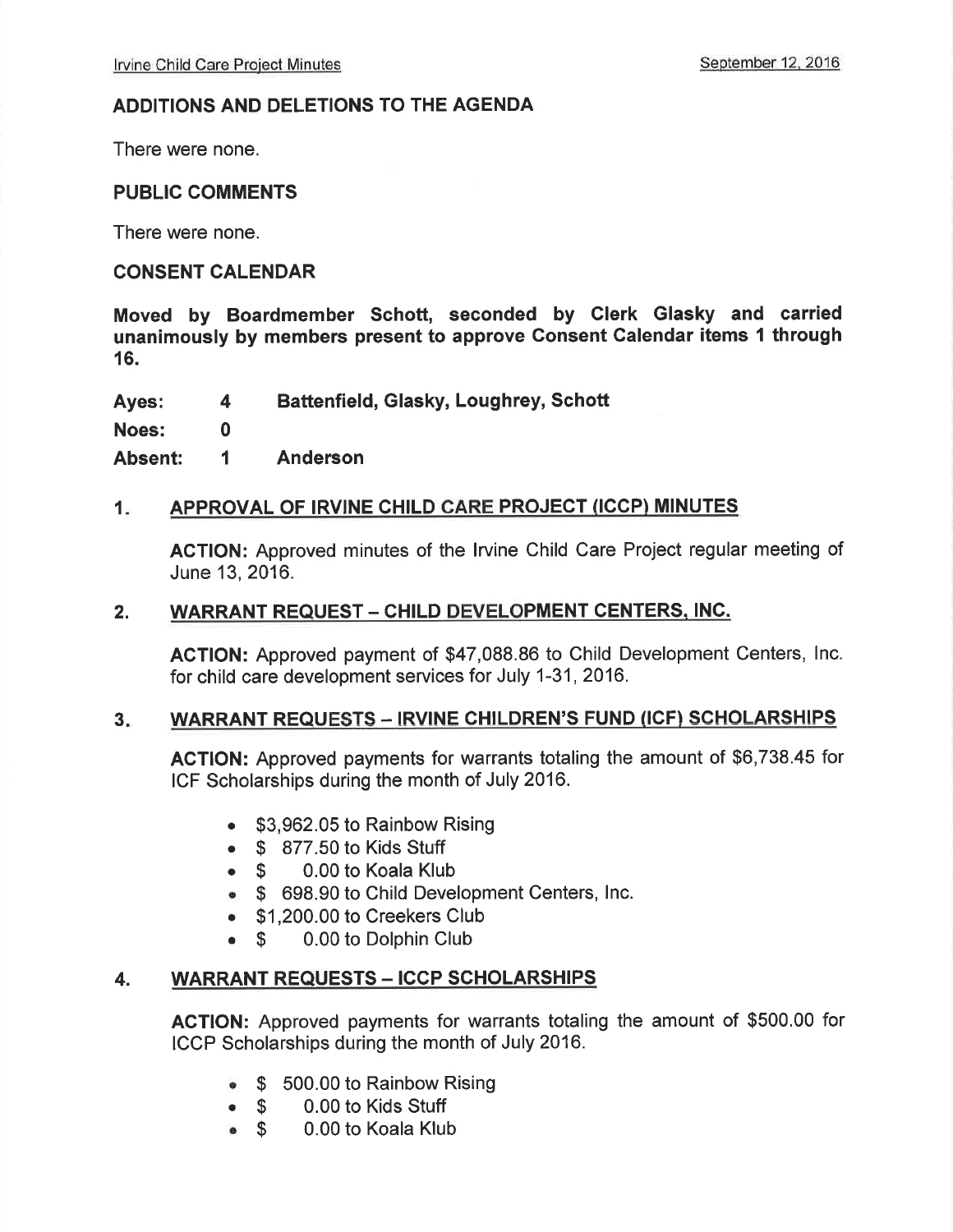- 0.00 to Child Development Centers, lnc  $\bullet$  \$
- 0.00 to Creekers Club  $\bullet$  \$
- 0.00 to Dolphin Club  $\bullet$  S

# 5. WARRANT REQUEST - IRVINE UNIFIED SCHOOL DISTRICT (IUSD)

ACTION: Approved payment of \$59,977.25 for Facilities and Financial Support Services, Utilities, Custodial Services, Custodial Equipment Amortization and payment for sale of IUSD-owned portables to ICCP for the month of July 2016.

- \$35,200.08 for Custodial Services
- \$ 675.00 for Custodial Equip Amortization
- . \$10,589.42 for Payment of Portable Purchase
- $\bullet$  \$ 7,262.75 for Utilities
- \$ 6,250.00 for Facilities & Financial Support

# 6. WARRANT REQUEST - CITY OF IRVINE

ACTION: Approved payment of \$18,364.76 to the City of lrvine for Program Administration, Grant Administration and Supplies for the month of July 2016.

- . \$17,495.38 for Program Administration
- \$ 869.38 for Grant Administration<br>• \$ 0.00 for Supplies
- 0.00 for Supplies

# 7. WARRANT REQUEST - IUSD REHAB AND REPAIR CHARGE BACKS

AGTION: Approved payment of \$6,737.71 for ICCP Rehab and Repair charges and Work Order charge backs for the 4<sup>th</sup> Quarter of FY 2015-16.

- \$5,225.19 for Work Order charge backs
- \$1,512.52 for Rehab and Repair charges

### $8<sub>ii</sub>$ **ICCP PAYMENTS FOR JULY 2016**

AGTION: Reviewed and approved July 2016 payments attached.

### 9. ICCP PAYMENTS FOR AUGUST 2OI6

ACTION: Reviewed and approved August 2016 payments attached.

### ICCP EXPENSES PAID BY IUSD 10.

ACTION: Reviewed and accepted attached invoices in the total amount of \$18,953.57 paid or accrued by IUSD on behalf of ICCP.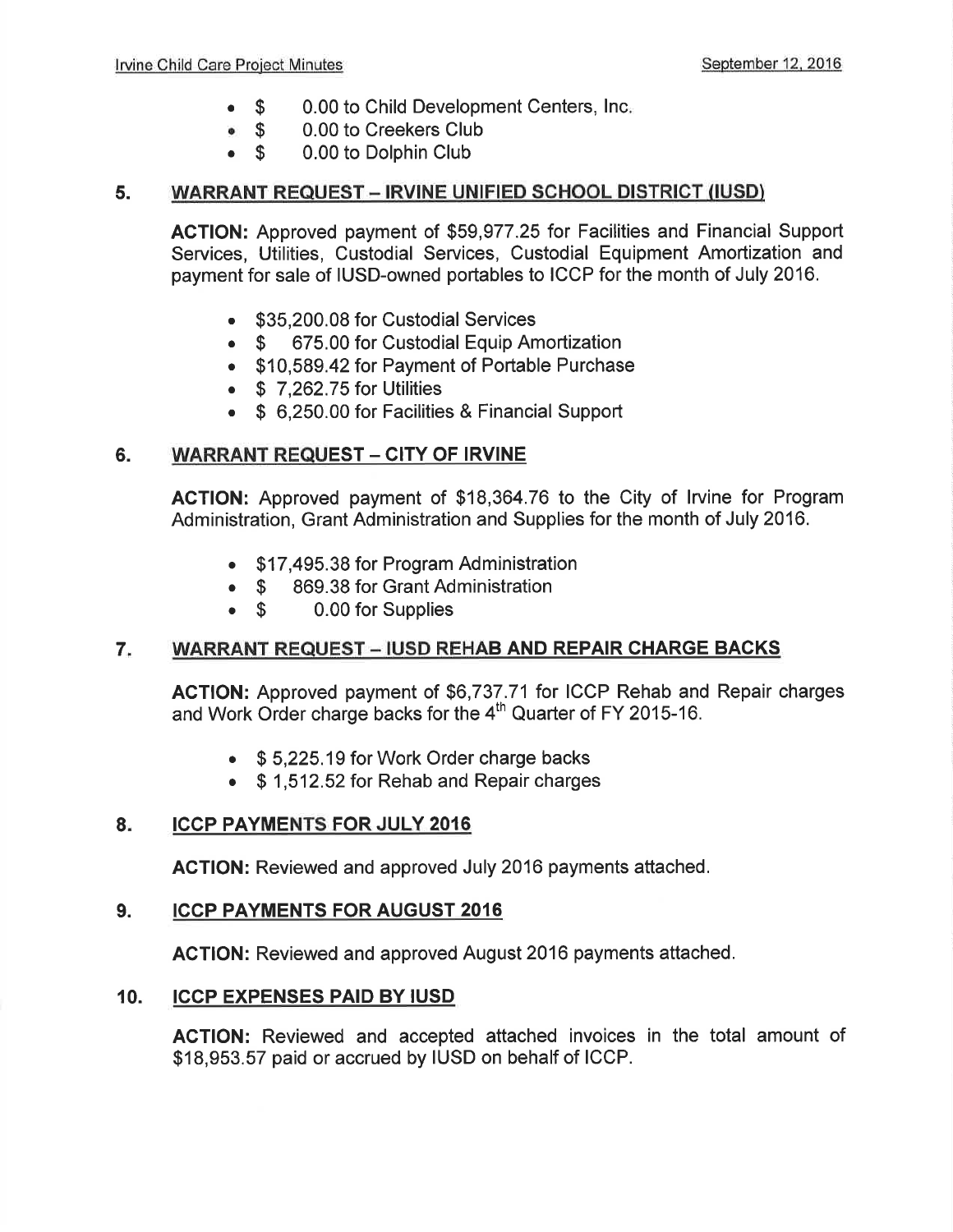## 11. DEPOSIT OF SCHOLARSHIP FUNDS FROM ICF

AGTION: Authorized the deposit of funds from ICF into the appropriate account as follows:

. \$34,255.75 01-005-712-00-8689

#### DEPOSIT OF STATE GRANT APPORTIONMENT 12.

ACTION: Authorized the deposit of grant funds from the State Department of Education into the appropriate accounts as follows:

| $\bullet$ \$49,163.00 | 01-005-50100-8290 |
|-----------------------|-------------------|
|                       |                   |

- $\bullet$  \$23,435.00 01-005-50100-8290
- . \$94,319.00 01-005-50100-8590

# 13. CALIFORNIA DEPARTMENT OF EDUCATION GENERAL CHILD CARE AND DEVELOPMENT PROGRAM GRANT FUNDING FOR FY 2016-17

AGTION: Received and filed.

### 14. SUBCONTRACT AGREEMENT WITH CHILD DEVELOPMENT CENTERS. INC. FOR CALIFORNIA DEPARTMENT OF EDUCATION GENERAL CHILD CARE AND DEVELOPMENT PROGRAM GRANT FUNDING.

ACTION: Received and filed

# 15. IRVINE CHILDREN'S FUND SCHOLARSHIP FUNDING ALLOCATION TO THE IRVINE CHILD CARE PROJECT FOR FY 2016-17

AGTION: Accepted an ICF allocation of \$130,000 for child care scholarships for FY 2016-17.

## 16. MEMORANDUM OF UNDERSTANDING FOR ICCP USE OF PERMANENT CHILD CARE BUILDINGS AT BEACON PARK K-8 SCHOOL CAMPUS

ACTION: Received and filed the attached executed Memorandum of Understanding for ICCP use of permanent child care buildings at the Beacon Park K-8 school campus.

## BOARD BUSINESS

No Business was conducted